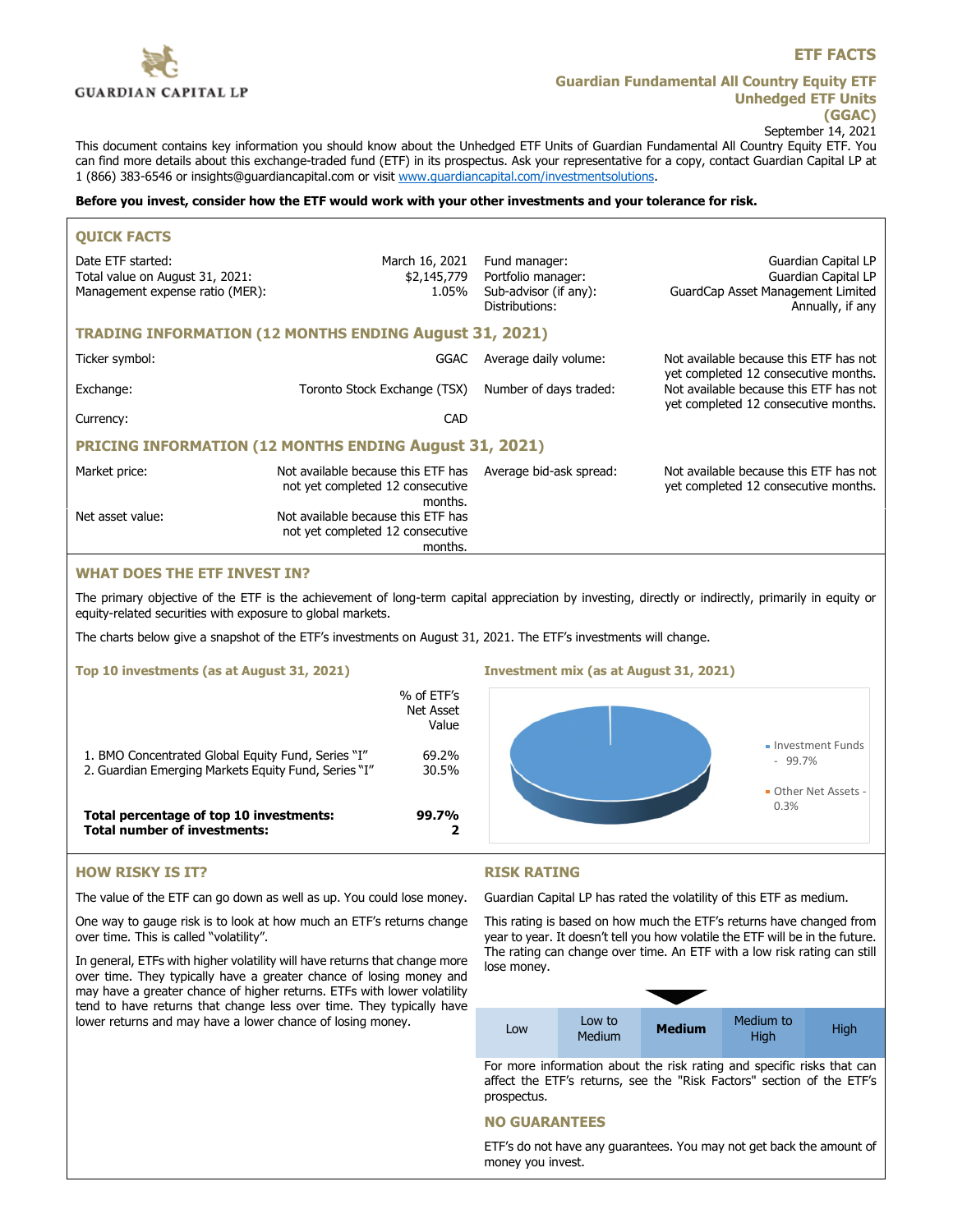### **HOW HAS THE ETF PERFORMED?**

This section tells you how the Unhedged ETF Units of the ETF have performed, with returns calculated using the ETF's net asset value (NAV). However, this information is not available because the ETF has not yet completed a calendar year.

### **Year-by-year returns**

This section tells you how the Unhedged ETF Units of the ETF have performed in past calendar years. However, this information is not available because the ETF has not yet completed a calendar year.

### **Best and worst 3-month returns**

This section shows the best and worst returns for the Unhedged ETF Units of the ETF in a 3-month period. However, this information is not available because the ETF has not yet completed a calendar year.

### **Average return**

This section shows the value and annual compounded rate of return of a hypothetical \$1,000 investment in Unhedged ETF Units of the ETF. However, this information is not available because the ETF has not yet completed a calendar year.

## **TRADING ETFS**

ETFs hold a basket of investments, like mutual funds, but trade on exchanges like stocks. Here are a few things to keep in mind when trading ETFs.

### **Pricing**

ETFs have two sets of prices: market price and net asset value (NAV).

### **Market price**

- ETFs are bought and sold on exchanges at the market price. The market price can change throughout the trading day. Factors like supply, demand, and changes in the value of an ETF's investments can affect the market price.
- You can get price quotes any time during the trading day. Quotes have two parts: bid and ask.
- The bid is the highest price a buyer is willing to pay if you want to sell your ETF units. The ask is the lowest price a seller is willing to accept if you want to buy ETF units. The difference between the two is called the "bid-ask spread".
- In general, a smaller bid-ask spread means the ETF is more liquid. That means you are more likely to get the price you expect.

#### **Net Asset Value**

- Like mutual funds, ETFs have a NAV. It is calculated after the close of each trading day and reflects the value of an ETF's investments at that point in time.
- NAV is used to calculate financial information for reporting purposes like the returns shown in this document.

#### **Orders**

There are two main options for placing trades: market orders and limit orders. A market order lets you buy or sell units at the current market price. A limit order lets you set the price at which you are willing to buy or sell units.

### **Timing**

In general, market prices of ETFs can be more volatile around the start and end of the trading day. Consider using a limit order or placing a trade at another time during the day.

| <b>WHO IS THIS ETF FOR?</b> |                                                             | A WORD ABOUT TAX                                                                                                                        |  |
|-----------------------------|-------------------------------------------------------------|-----------------------------------------------------------------------------------------------------------------------------------------|--|
| Investors who:              |                                                             | In general, you will have to pay income tax on any money you make                                                                       |  |
| $\bullet$                   | are seeking long-term capital growth from their investment; | on an ETF. How much you pay depends on the tax laws where you<br>live and whether or not you hold the ETF in a registered plan, such as |  |
| $\bullet$                   | want to diversify their portfolio with global exposure;     | a Registered Retirement Savings Plan or a Tax-Free Savings Account.                                                                     |  |
| $\bullet$                   | are comfortable with medium investment risk; and            | Keep in mind that if you hold your ETF in a non-registered account,<br>distributions from the ETF are included in your taxable income,  |  |
| $\bullet$                   | plan to hold this investment for the medium to long term.   | whether you get them in cash or have them reinvested.                                                                                   |  |